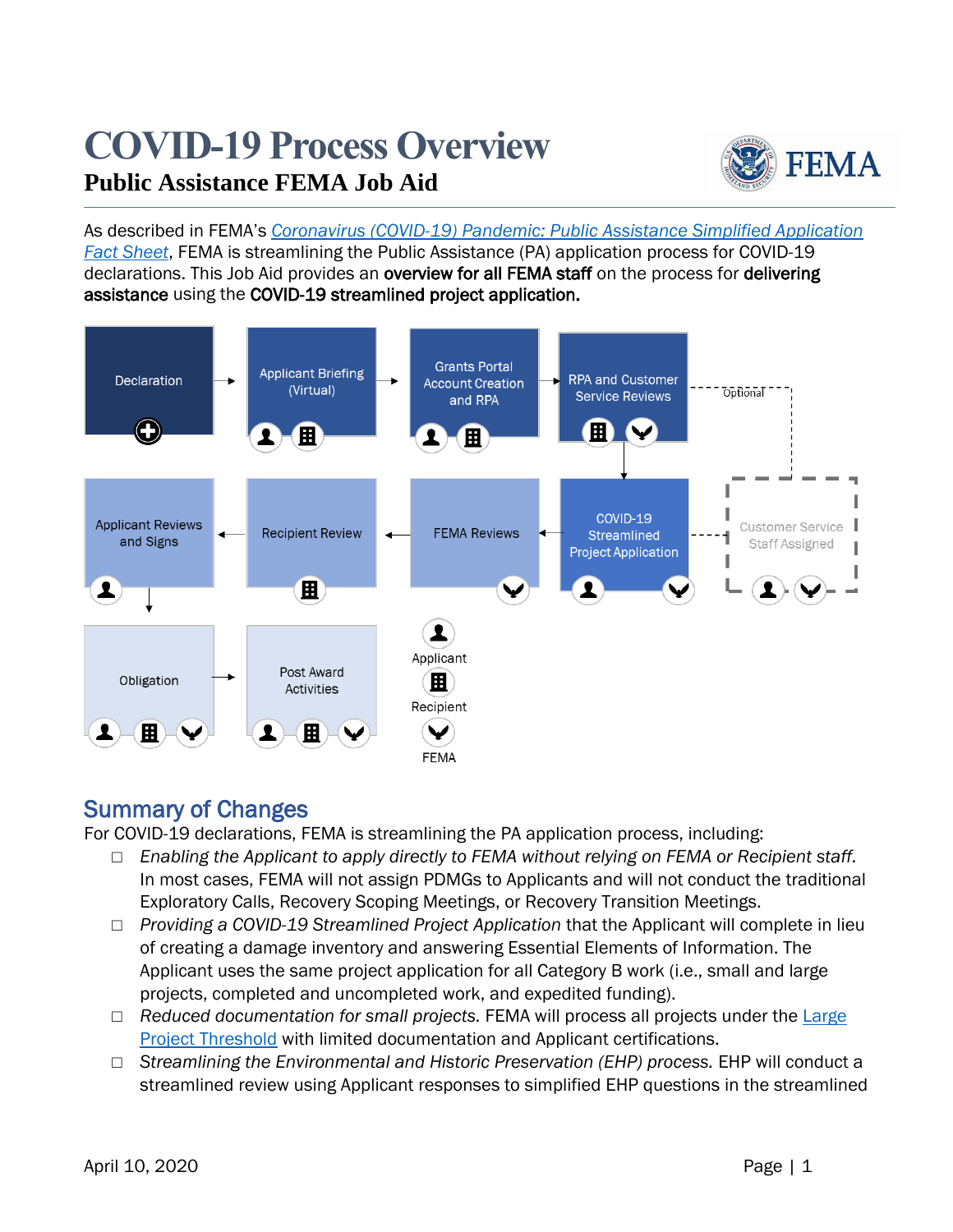

project application to ensure the project's compliance with related laws, regulations, and executive orders.

The following sections describe the process steps, including changes to normal processes, roles and responsibilities, and resources available to FEMA staff. In each case, the COVID-specific resources are posted on the [Public Assistance COVID-19 SharePoint Site,](https://intranet.fema.net/org/orr/recovery/pad/Coronavirus%20PA/Forms/AllItems.aspx?InitialTabId=Ribbon%2EDocument&VisibilityContext=WSSTabPersistence) and are supplemental to existing guidance including the *[Public Assistance Program and Policy Guide](https://www.fema.gov/media-library/assets/documents/111781)* and the [Program](https://intranet.fema.net/org/orr/recovery/pad/NewPA/Pages/Delivery-Toolbox.aspx)  [Delivery Toolbox.](https://intranet.fema.net/org/orr/recovery/pad/NewPA/Pages/Delivery-Toolbox.aspx) Unless otherwise specified, FEMA staff should continue to follow normal processes and use existing process guidance.

# Virtual Applicant Briefings

- □ *Description:* Recipients conduct Applicant Briefings to provide information on the PA Program delivery process and requirements.
- □ *What's Different*:
	- o FEMA developed a COVID-19 specific Applicant Briefing template for Recipients to use. The content reflects disaster-specific processes and policies.
	- o The Recipient should conduct all briefings virtually.
- □ *Roles and Responsibilities*:
	- $\circ$  The Recipient includes its content and schedules and conducts the briefings.
	- o FEMA Regional staff provide process and policy information.
- □ *Resources*:
	- o The Applicant Briefing Template for COVID-19 is available for FEMA Regional staff to share with Recipients upon request.

#### Requests for Public Assistance and Customer Service Reviews

- □ *Description:* Applicants submit Requests for Public Assistance (RPAs), and FEMA and the Recipient review the RPAs to determine Applicant eligibility. By default, all Applicants will apply directly, but during the RPA review process the Recipient and FEMA may determine tat Applicants require additional support. The Recipient may provide customer service via State-Led PA or recommend that FEMA assign a Program Delivery Manager (PDMG). FEMA may assign a PDMG to provide customer service if needed.
- □ *What's Different:*
	- $\circ$  Applicants may submit RPAs directly without working through Recipients.
	- o By default, Applicants will apply directly to FEMA without having a FEMA-assigned PDMG.
	- $\circ$  As part of the RPA review process, Recipient and FEMA staff review each Applicant to determine whether Recipient- or FEMA-provided customer service is needed.
- □ *Roles and Responsibilities:*
	- o The Recipient:
		- Reviews RPAs and makes eligibility recommendations to the FEMA Infrastructure Branch Directors (IBD).
		- Considers the needs of each Applicant as it reviews the RPA and recommends whether FEMA should assign a PDMG.
		- May assign its own staff to provide customer service in accordance with the [State-Led](https://www.fema.gov/media-library-data/1558538652426-d4165531878c8c8795551d3a7665d03e/State-Led_PA_Guide_2-1-2019.pdf) PA Guide.
	- o The IBD: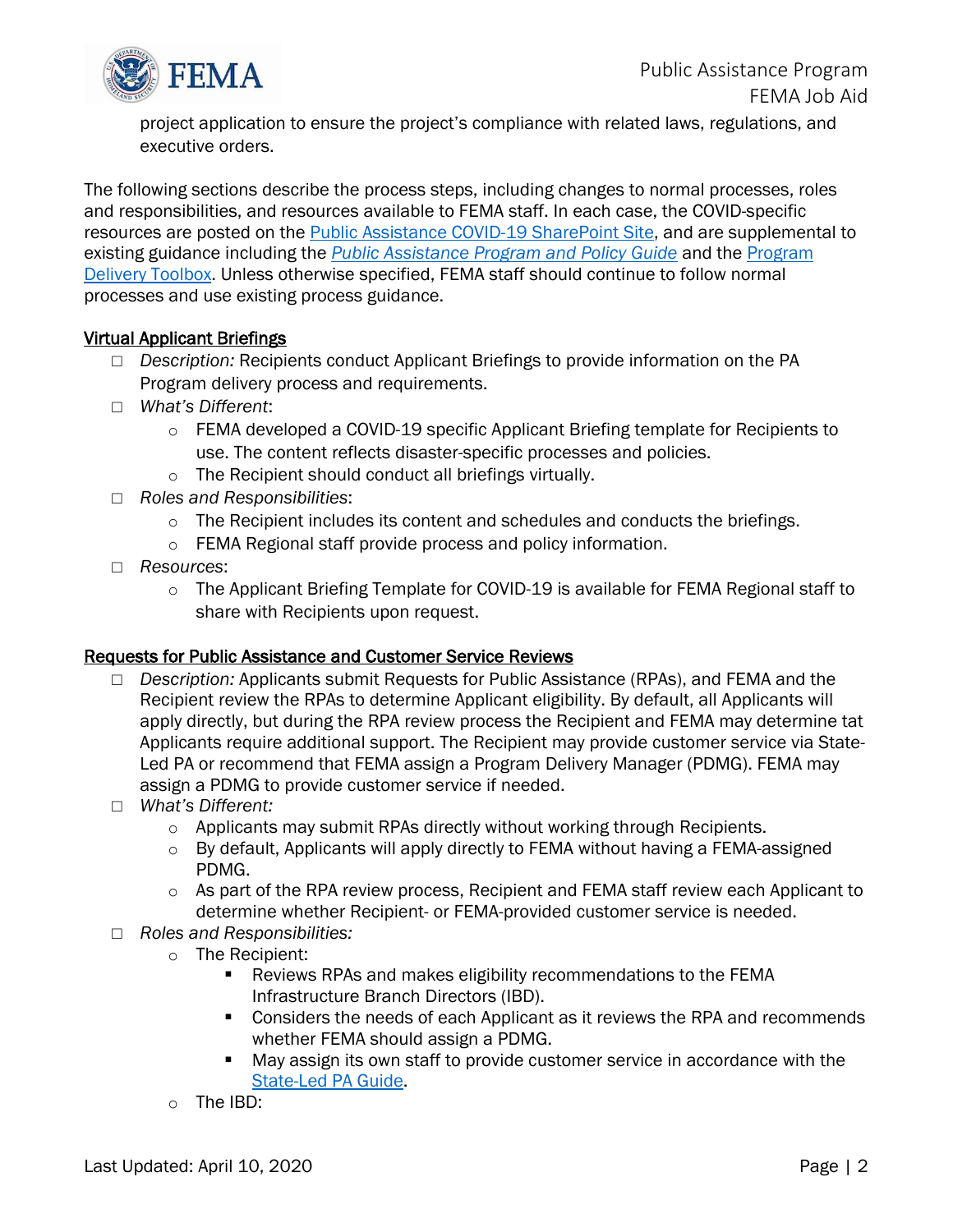

- Makes eligibility determinations for each Applicant and issues written eligibility determinations to any ineligible Applicants. The IBD engages FEMA OCC to review eligibility for Private Non-Profit (PNP) Applicants.
- Determines whether to assign a PDMG to certain Applicants.
- □ *Supplemental COVID-Specific Resources:*
	- o COVID-19 IBD/PAGS Position Assist Addendum
	- o COVID-19 PDMG Position Assist Addendum
	- o Forthcoming: Guidance for Recipients and Applicants for PNP RPAs

# Customer Service

- □ *Description:* In most cases, Applicants apply directly for assistance without a FEMA-assigned PDMG or Recipient-assigned staff.
- □ *What's Different:*
	- $\circ$  Most Applicants will complete all application steps directly in Grants Portal without engaging with a PDMG or Recipient-assigned staff. For these Applicants, no Exploratory Calls, Recovery Scoping Meetings, or Recovery Transition Meetings will be conducted.
	- $\circ$  If a PDMG is assigned, the PDMG conducts the EC and RSM with the Applicant.
	- o PDMGs may be assigned at any point in the process. PDMGs may also be unassigned if the Applicant no longer requires assistance.
- □ *Roles and Responsibilities:*
	- o The Applicant completes and submits its project application(s).
	- o Assigned PDMGs assist Applicants with completing and submitting the Application.
- □ *Supplemental COVID-Specific Resources:*
	- o COVID-19 PDMG Position Assist Addendum
	- o COVID-19 PD TFL Position Assist Addendum

# COVID-19 Streamlined Project Applications

- □ *Description:* All Applicants apply for assistance using the COVID-19 Streamlined Project Application, which includes all information necessary to conduct project reviews. The project application includes specific instructions and schedules based on project-specific circumstances, including an "EZ" schedule for projects under the Large Project Threshold, a simplified schedule for Expedited funding requests, eligibility and cost schedules for projects over the Large Project Threshold, and an Environmental and Historic Preservation schedule for certain types of activities.
- □ *What's Different:*
	- $\circ$  Applicants complete and submit a project application document via Grants Portal with limited assistance from FEMA or the Recipient.
	- $\circ$  Applicants do not conduct site inspections, create Damage Inventories, or answer Essential Elements of Information.
- □ *Roles and Responsibilities:*
	- o The Applicant completes and submits its project application(s).
	- o Assigned PDMGs assist Applicants with completing and submitting the Application.
- □ *Supplemental COVID-Specific Resources:*
	- o COVID-19 Streamlined Project Application
	- $\circ$  Forthcoming: Guidance for Applicants for donated resources and management costs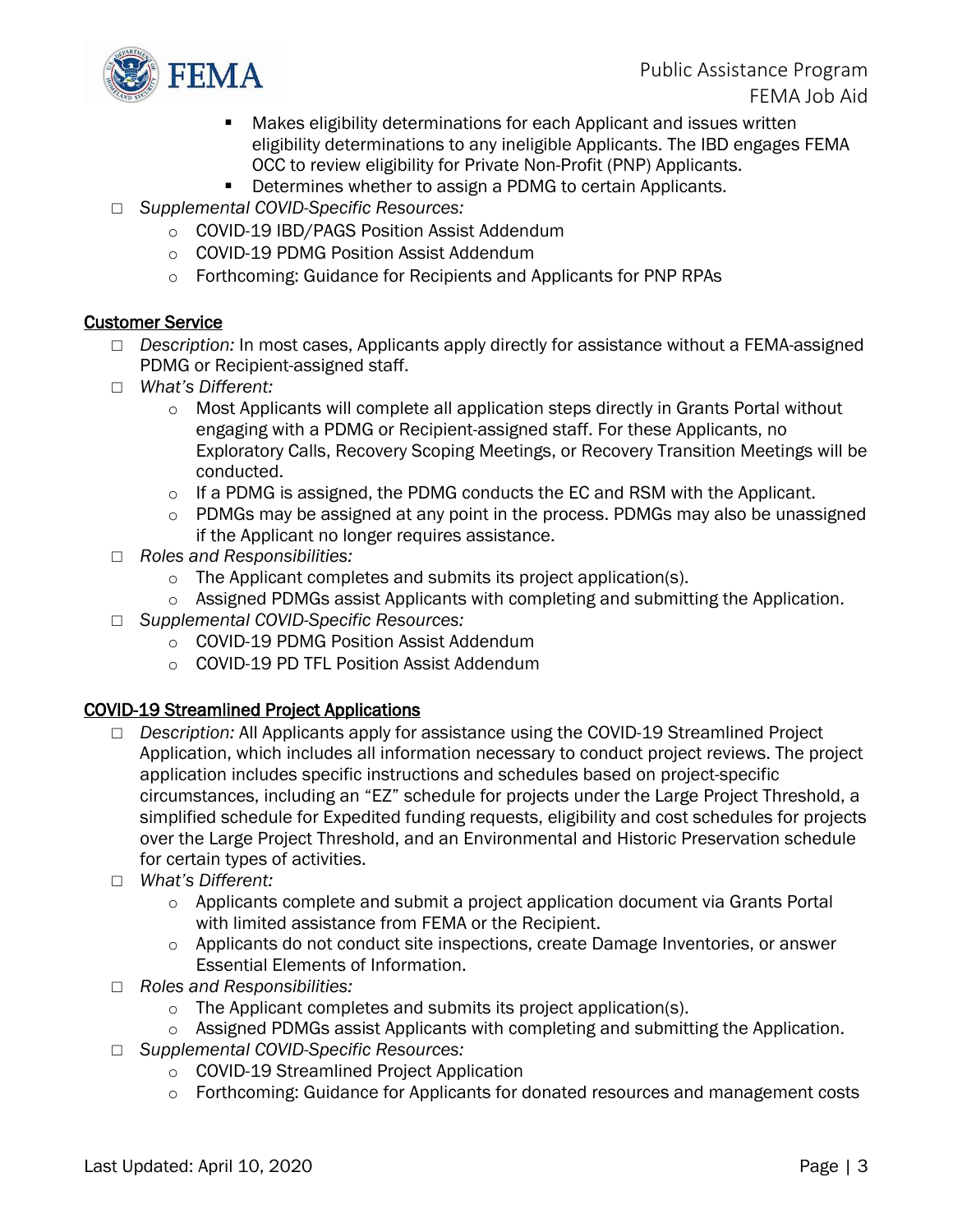

# Project Application Reviews

- □ *Description:* FEMA and the Recipient review projects for completeness, accuracy, eligibility, cost reasonableness, and compliance with laws, regulations, and executive orders. FEMA or the Recipient may identify additional information needed to complete the review step. FEMA or the Recipient send the Applicant Requests for Information (RFIs), if necessary.
- □ *What's Different:*
	- $\circ$  The Documentation Validation Specialists and Costing Specialists review the scope and cost information on the project application document instead of reviewing information usually entered in Damage Inventories and Essential Elements of Information.
	- o CRC Environmental and Historic Preservation Specialists conduct preliminary reviews to determine whether additional Regional EHP review is required. In many cases, additional EHP review will not be required.
- □ *Roles and Responsibilities:*
	- $\circ$  CRC Document Validation Specialists, Costing Specialists, Insurance Specialists, and Quality Assurance Specialists conduct relevat project reviews.
	- o CRC EHP Specialists review project applications to determine if a Regional EHP Specialist needs to conduct a compliance review in EMIS. If required, Regional EHP Specialists perform EHP compliance reviews and complete and upload a Record of Environmental Considerations and add EHP terms and conditions to the project.
	- o If assigned, a PDMG conducts a review prior to submitting to the IBD for final review.
	- o The IBD conducts the FEMA Final Review.
	- o The Recipient conducts its review of the project in Grants Portal.
- □ *Supplemental COVID-Specific Resources:*
	- o COVID-19 IBD/PAGS Position Assist Addendum
	- o COVID-19 PDMG Position Assist Addendum
	- o Forthcoming: Guidance on Requests for Information (RFIs), sampling, and issuing Determination Memos

#### Applicant Reviews and Signs Project

- □ *Description:* The Applicant reviews and signs the project, including accepting grant conditions.
- □ *What's Different:*
	- o There are no changes to this process step for COVID-19.
- □ *Roles and Responsibilities:*
	- $\circ$  The Applicant reviews the project terms and conditions. If the Applicant agrees with the terms and conditions of the project, it signs the project digitally.
- □ *Supplemental COVID-Specific Resources:*
	- o Applicant Quick Guide: Completing and Submitting a COVID-19 Streamlined Project Application

# **Project Obligation**

- □ *Description:* FEMA obligates project funding to the Recipient.
- □ *What's Different:*
	- o There are no changes to obligation steps for COVID-19.